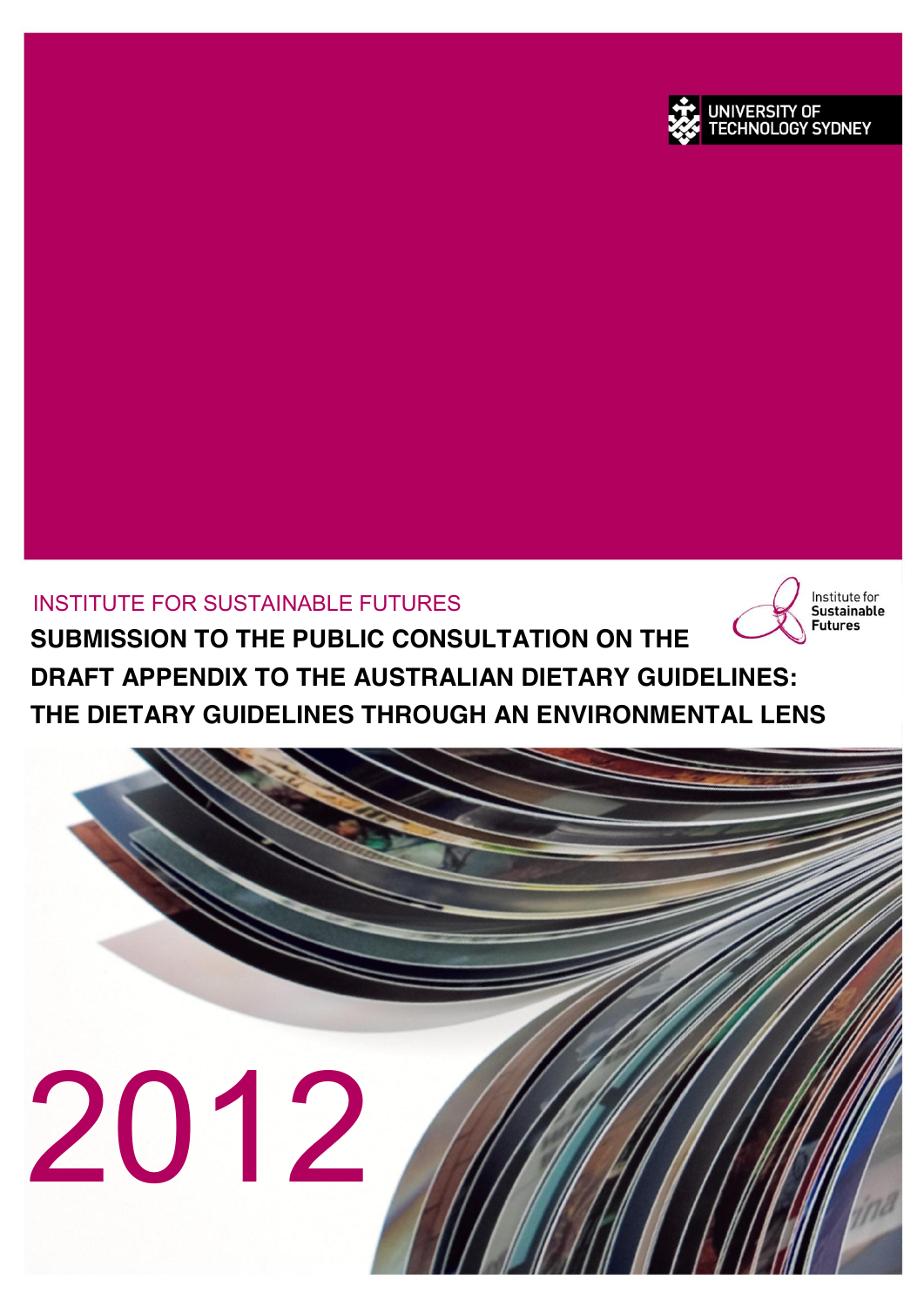### **ABOUT ISF**

The Institute for Sustainable Futures (ISF) is part of the University of Technology, Sydney, and was formed in 1997 to work with industry, government and the community to develop sustainable futures through research and consultancy.

Our mission is to create change toward sustainable futures that protect and enhance the environment, human well-being and social equity. We seek to adopt an inter-disciplinary approach to our work and engage our partner organisations in a collaborative process that emphasises strategic decision-making.

For further information visit: **www.isf.uts.edu.au**

Authors: Jenni Downes, Judy Friedlander

#### **INSTITUTE FOR SUSTAINABLE FUTURES**

University of Technology, Sydney PO Box 123 Broadway, NSW, 2007

**www.isf.edu.au** 

© UTS November 2012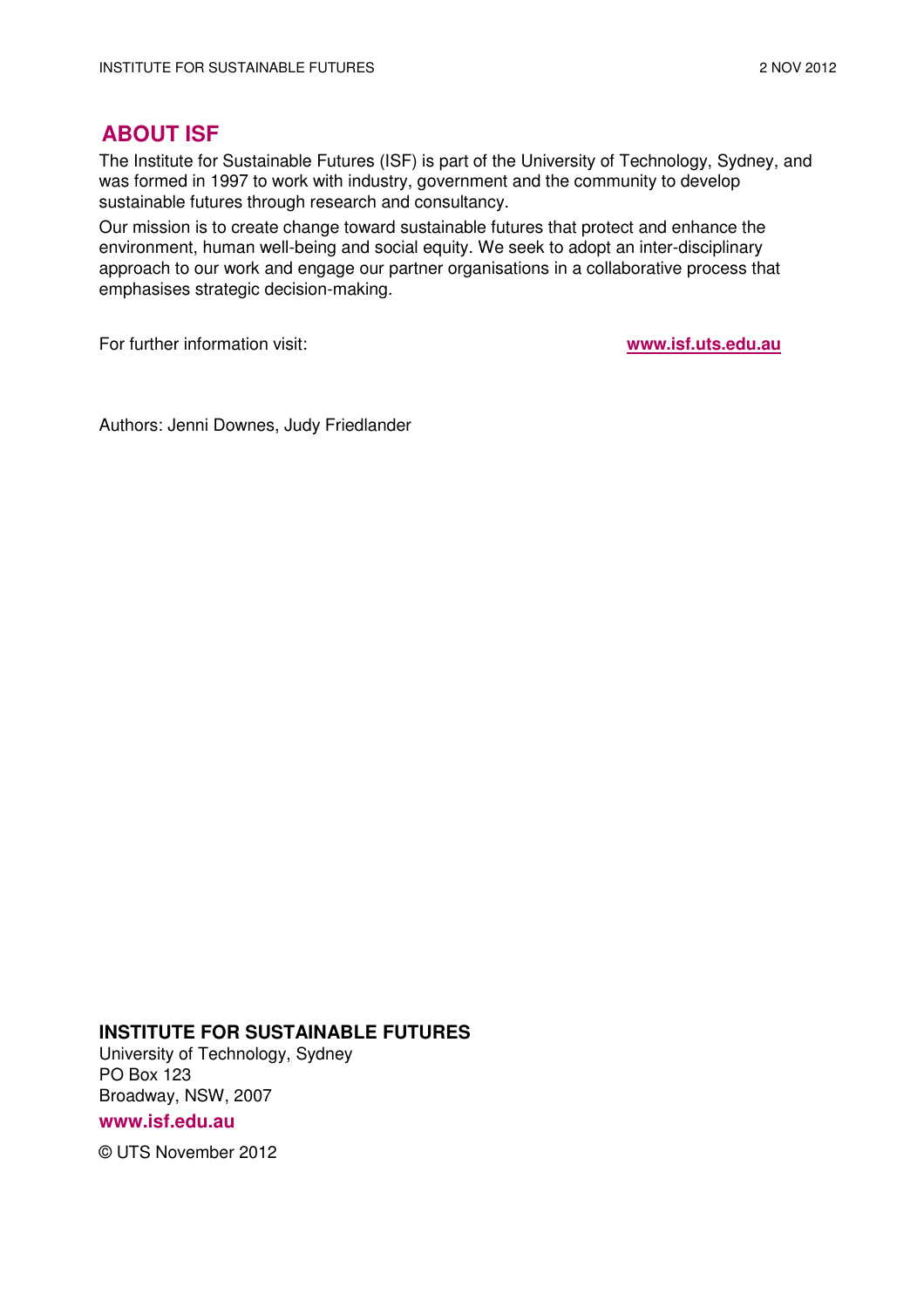UTS: INSTITUTE FOR SUSTAINABLE FUTURES 2 NOVEMBER 2012

**Submission to the public consultation on the Draft Appendix to the Australian Dietary Guidelines: The dietary guidelines through an environmental lens**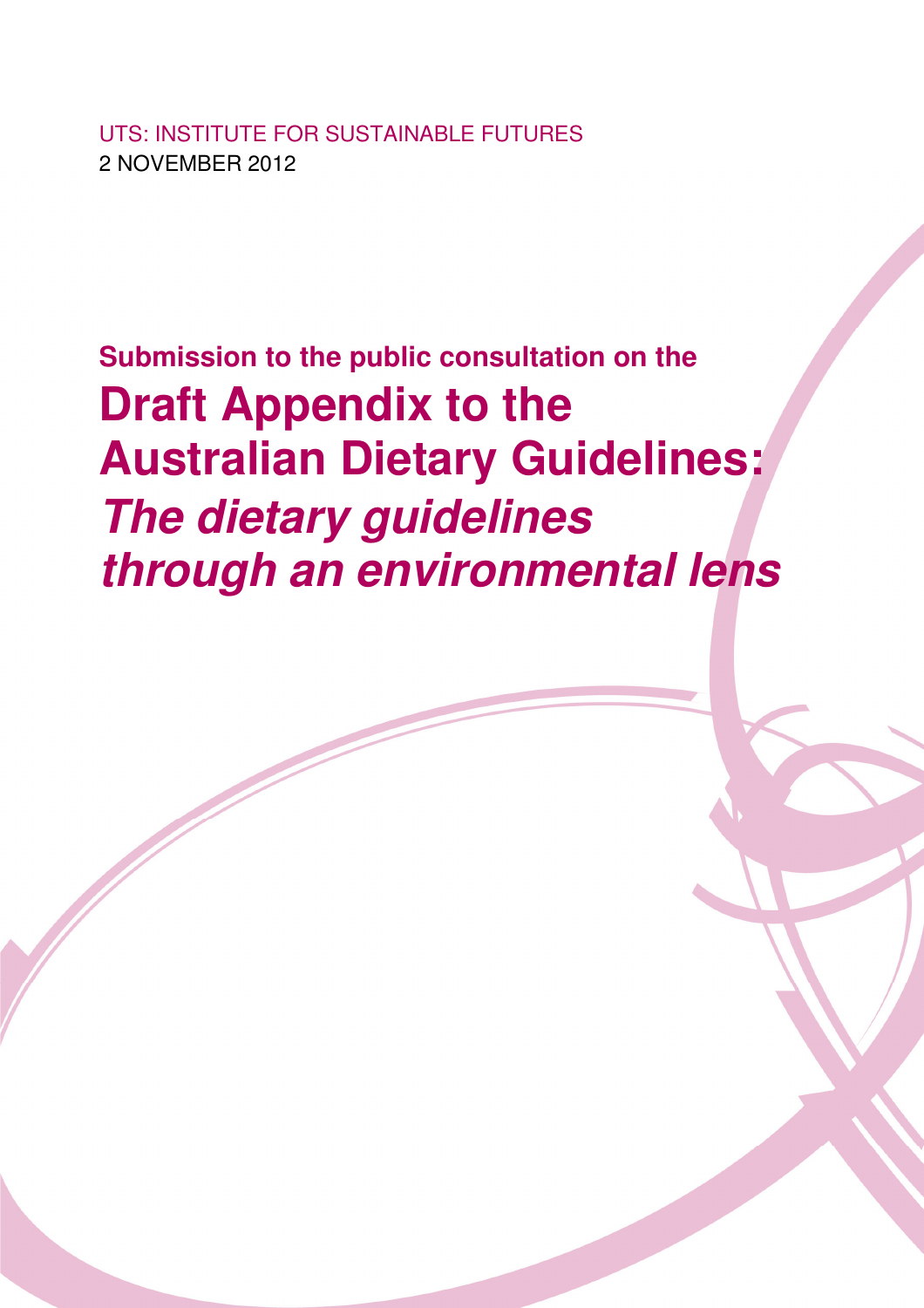## **INTRODUCTION**

The Institute for Sustainable Futures welcomes the opportunity to comment on the Draft Appendix to the Australian Dietary Guidelines.

The recognition of the emerging interest in the environmental impact of our food choices in the 2003 edition of the dietary guidelines was a positive step. The Institute was therefore concerned when the environmental working group was disbanded prior to the release of the Draft Australian Dietary Guidelines and disappointed when no reference was made to the environment in the Draft.

The newest report by the Government's Australian Institute of Health and Welfare, *Australia's Food and Nutrition 2012*, states that, given the emerging challenges facing global food, the scope of nutrition science needs to be broadened to find a balance *"between equitably promoting human health and supporting ecological sustainability"*. Public consultation for the preparation of these Guidelines confirmed that many individuals and organisations are seeking information on the consequences of food choices on the environment to help inform people's decisions on what to eat, and to assist professionals providing dietary advice.

While Dietary Guidelines have been traditionally targeted to those interested in personal health and nutrition, evidence relating food production and consumption to environmental impacts requires guidelines to be connected to broader impacts. As this information is being included in response to a desire from Australians, we are disappointed that environmental issues and implications are not being integrated into the appropriate sections of the Guidelines and relevant documents, but are instead relegated to an Appendix, abrogating their priority and key importance.

We are further concerned with the tone taken by the Appendix regarding the evidence upon which recommendations are made, and the lack of detail provided to assist people in making sustainable dietary choices.

# **Tone of the Appendix**

Contrary to the comments made in the G1 Background section of the Draft Appendix, that *"[t]he concept of sustainable dietary patterns is not new but it is a complex issue and there are many gaps in our understanding of what this may include within the Australian context"*, and that "*[t]he environmental implications of food choices involve new, often narrative evidence*", it can be strongly argued that research into the impacts of food systems on the environment is a wellestablished area and there is compelling evidence of links between certain agricultural practices and various negative environmental impacts in Australia and worldwide.

For example, Professor Sharon Friel, who contributed to submissions to the NHMRC proposed dietary guidelines, is one of the world's top experts on matters of food security and sustainability and is Professor of Health Equity at the National Centre for Epidemiology and Population Health at the Australian National University. Her research is policy-focused and in areas of global health equity; social determinants of health; climate change and health equity; food systems and food security; socio-environmental determinants of non-communicable diseases, and urbanisation and health equity. In January 2010 she was awarded an Australian Research Council Future Fellowship to investigate the interface between health equity, social determinants and climate change, based at the National Centre for Epidemiology and Population Health, The Australian National University (ANU).

By seeking to portray evidence concerning food and environment as generally "*narrative"* and juxtaposing this with the "*experimental evidence"* that nutritional science and epidemiology are based on, the Appendix not only ignores research such as that described above, but undermines the credibility of the information that follows in section G3.

This pejorative language is continued with reference to "*rudimentary*" measurement of the environmental impact in some areas in the food industry. While there may not yet be consistency in

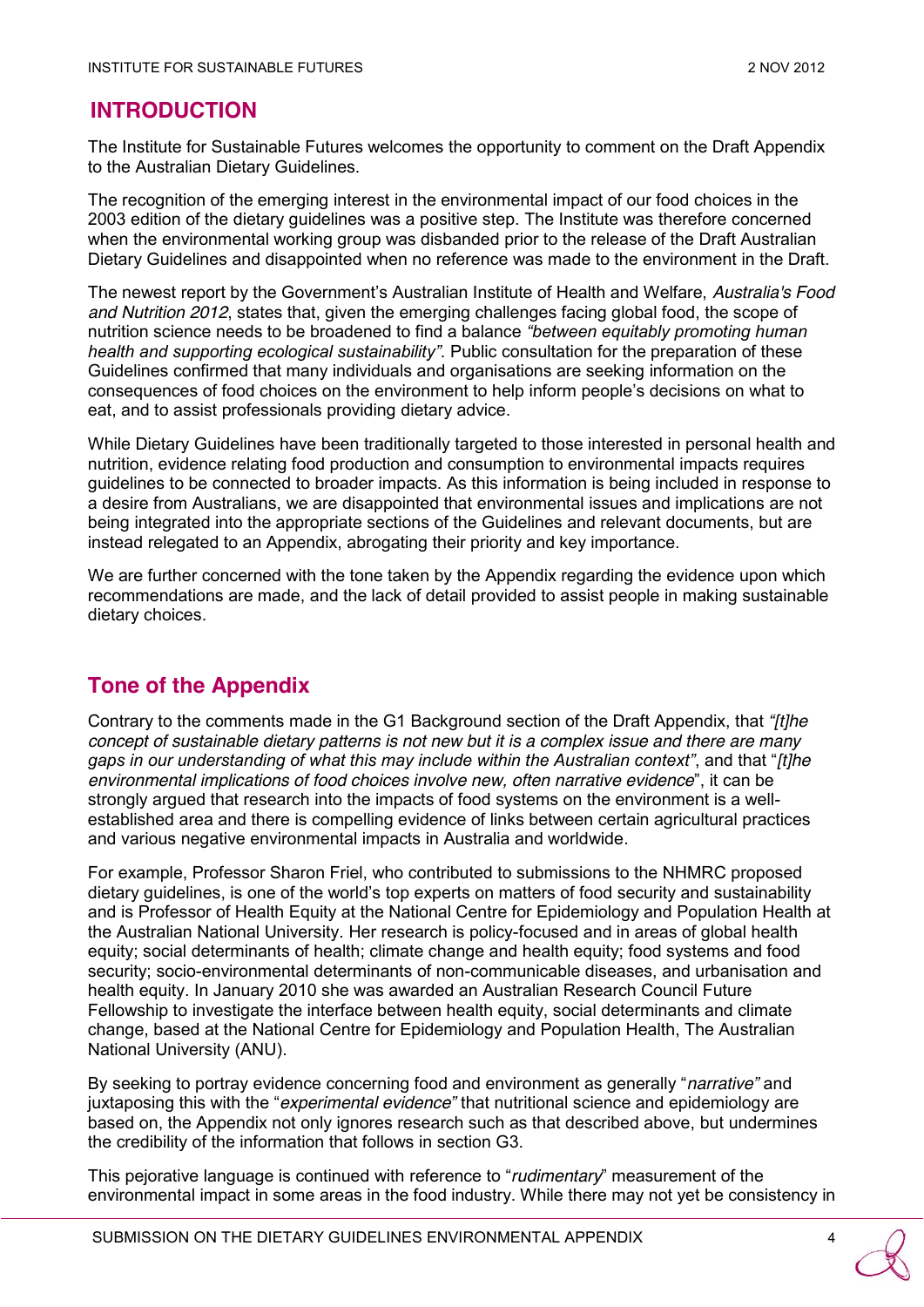the methods of life-cycle analysis undertaken across the board in the food industry, this only prevents quantified comparisons of the exact levels of impact of different food sources – it does not imply that those impacts are not significant – and yet this is precisely what the paragraph in question conveys.

## **Lack of detail**

Section G2 "The nature and challenges of the evidence base" in the draft Appendix states, *"Assessing the relationship between the food system and its impact on the environment requires evidence from agricultural, environmental and economic disciplines, as well as research from primary and other industry bodies. Government reports are also useful, especially in areas with policy implications such as carbon"*.

As per this statement, we remind the NHMRC that our Australian Government has produced a report that provides compelling and credible evidence of the link between meat consumption and production and negative environmental impacts, specifically greenhouse gas emissions.

The Australian Department of Climate Change's National Inventory Report (2009)<sup>1</sup> states that the agriculture sector produces most of Australia's methane and nitrous oxide emissions with agriculture producing an estimated 15.5% of net national emissions between 2008 and 2009. Enteric fermentation, primarily from cattle and sheep, contributed 64.6% of agricultural emissions with manure management contributing 3.9%. This provides a clear indication of the significant contribution of the livestock (cattle and sheep) industry to greenhouse gas production. Recalculations of the greenhouse warming potential of methane in the short term suggest that direct emissions from agriculture could actually account for 30% of Australia's greenhouse gas emissions, but regardless, the case is clear that red meat consumption has serious environmental implications.

McMichael et. al (2007) [writing in The Lancet]<sup>2</sup>, reported: "National and international climate change policies all accept a target that greenhouse-gas emissions from agriculture in 2050 should be limited to no more than their 2005 levels. This acceptance recognizes that this target would necessitate a reduction in the projected globally aggregated demand for animal products to an average (and more evenly shared) per-head intake of, at most, 90 g meat per day. Not more than 50 g of this should come from red meat from ruminant animals. Acceptability of this policy should be enhanced by the expected health gains, both for current high-consuming populations, as their consumption reduces, and for low-consuming populations, as their consumption increases to an agreed, globally shared, but modest, level."

The 1998 to 1999 ABS apparent consumption figures<sup>3</sup> suggest average meat consumption is 304g per day, of which at least 126g is from beef and lamb. The 1995 to 1996 National Nutrition Survey<sup>4</sup> recorded men and women eating an average of 158g of meat (lamb, beef, veal, pig and poultry) per day. Of the 158g per day, 114g was from lamb, beef, veal and pig. With poultry included, men consumed on average, 200g and women, 116g. This is well above the Lancet recommendations.

Ensuring that Australian nutritional guidelines are cognizant of the impact of livestock production and the Lancet recommendations by, at the very least, including them in the Appendix would help contribute to positive environmental outcomes, just as the Australian Institute of Health and Welfare's *Australia's Food and Nutrition 2012* requires.

In addition to greenhouse gas emissions, worldwide, livestock and meat production have been identified as major contributors to intensive water use, high phosphorus use, land degradation,

SUBMISSION ON THE DIETARY GUIDELINES ENVIRONMENTAL APPENDIX 5

 <sup>1</sup> [http://www.climatechange.gov.au/publications/greenhouse-acctg/~/media/publications/greenhouse-acctg/national-](http://www.climatechange.gov.au/publications/greenhouse-acctg/~/media/publications/greenhouse-acctg/national-inventory-report-2009-vol3.pdf)

<sup>&</sup>lt;sup>2</sup> <http://www.thelancet.com/journals/lancet/article/PIIS0140673607612562/abstract> 3 [http://www.abs.gov.au/ausstats/abs@.nsf/productsbyCatalogue/123FCDBF086C4DAACA2568A90013939A](http://www.abs.gov.au/ausstats/abs@.nsf/productsbyCatalogue/123FCDBF086C4DAACA2568A90013939A?OpenDocument) [?OpenDocument](http://www.abs.gov.au/ausstats/abs@.nsf/productsbyCatalogue/123FCDBF086C4DAACA2568A90013939A?OpenDocument)

<sup>4</sup> <http://www.abs.gov.au/ausstats/abs@.nsf/mf/4802.0>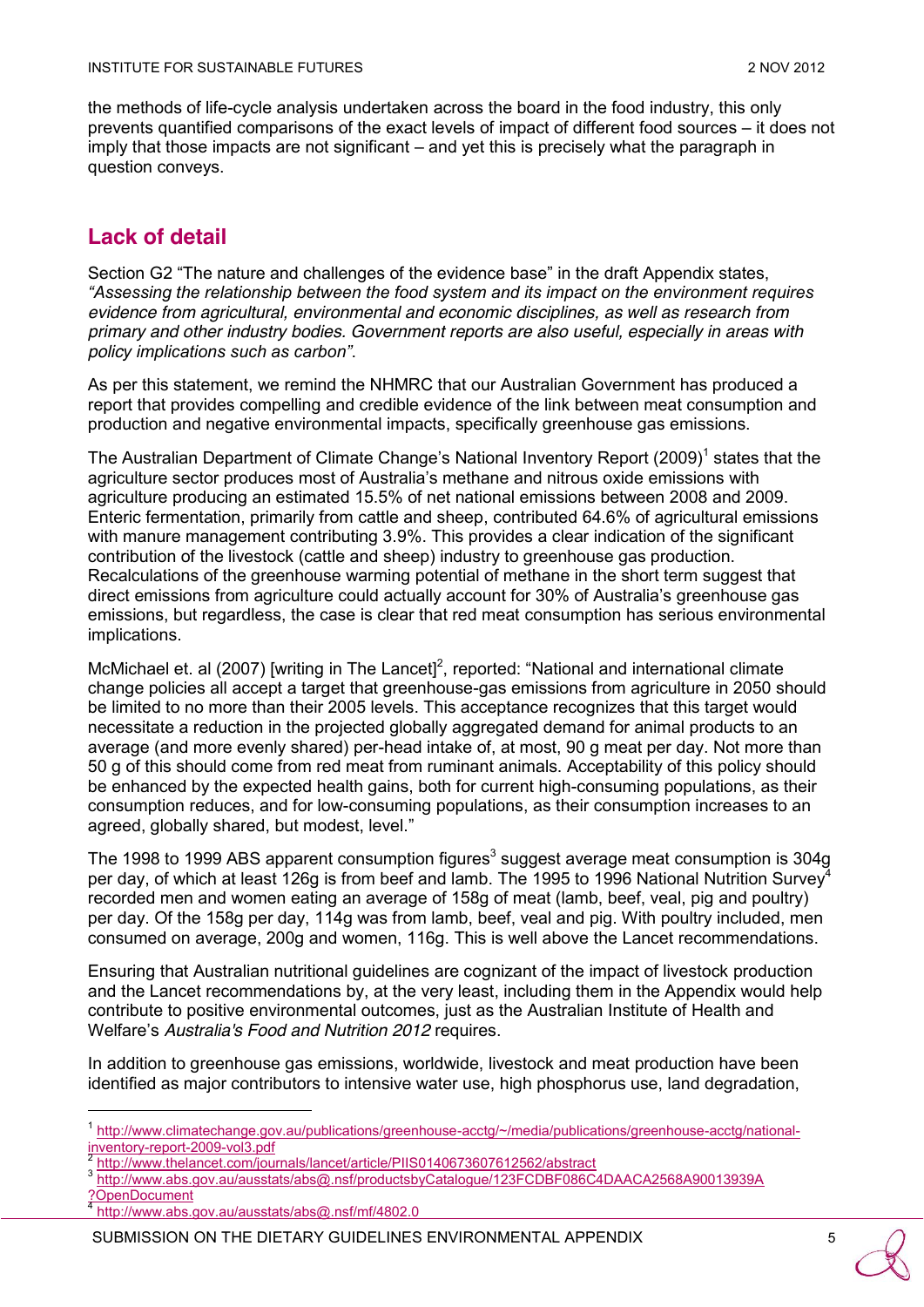threats to food yields and loss of biodiversity, and much of this research was discussed in the submissions made to the consultation on the Dietary Guidelines themselves.

We are disappointed therefore, that so little of this is reflected in the information contained in the draft Appendix. The majority of the narrative reads as a warning for the very little amount of information provided.

While we therefore hope that the tone of the Appendix will be corrected to better reflect the integrity of much of the research that is carried out, we also recommend that the following edits be made to the 'Practical Recommendations' column of section G3 to improve the amount of useful information provided by the Appendix.

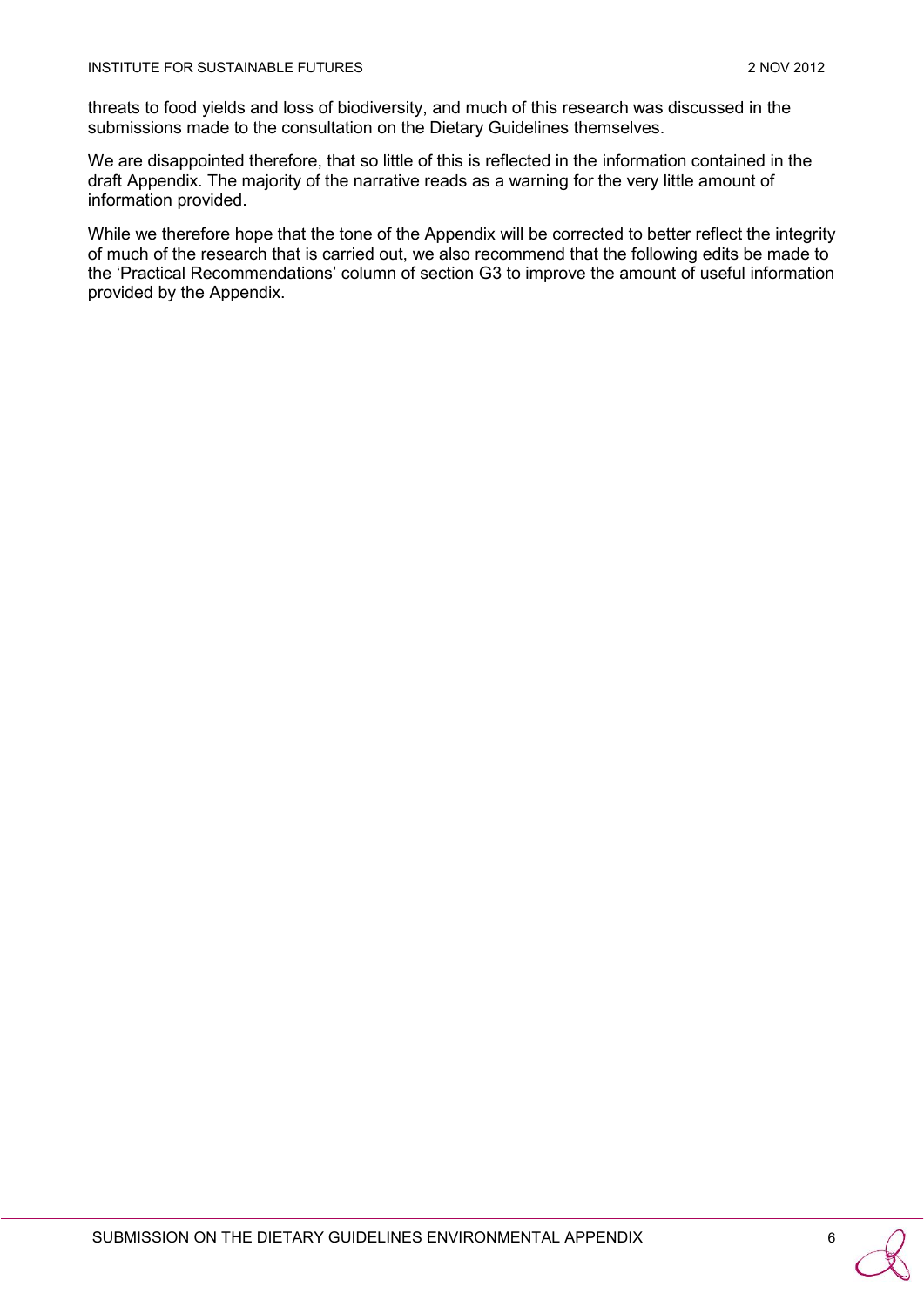| <b>Guideline</b>                                                                                                                                                                                                                                                                                                                                                                                                                                                                            | <b>Existing Draft Content</b>                                                                                                                                                                                                                                                                                                                                    | <b>ISF Recommendation</b>                                                                                                                                                                                                                                                                                                                                                                                                                                                                                                                                                                                                                                                                                                                                                                                                                                                                                                                |  |
|---------------------------------------------------------------------------------------------------------------------------------------------------------------------------------------------------------------------------------------------------------------------------------------------------------------------------------------------------------------------------------------------------------------------------------------------------------------------------------------------|------------------------------------------------------------------------------------------------------------------------------------------------------------------------------------------------------------------------------------------------------------------------------------------------------------------------------------------------------------------|------------------------------------------------------------------------------------------------------------------------------------------------------------------------------------------------------------------------------------------------------------------------------------------------------------------------------------------------------------------------------------------------------------------------------------------------------------------------------------------------------------------------------------------------------------------------------------------------------------------------------------------------------------------------------------------------------------------------------------------------------------------------------------------------------------------------------------------------------------------------------------------------------------------------------------------|--|
| <b>Guideline 1</b>                                                                                                                                                                                                                                                                                                                                                                                                                                                                          |                                                                                                                                                                                                                                                                                                                                                                  |                                                                                                                                                                                                                                                                                                                                                                                                                                                                                                                                                                                                                                                                                                                                                                                                                                                                                                                                          |  |
| To achieve and maintain a healthy weight, be<br>physically active and choose amounts of nutritious<br>food and drinks to meet your energy needs.<br>• Children and adolescents should eat sufficient<br>nutritious foods to grow and develop normally. They<br>should be physically active every day and their<br>growth should be checked regularly.<br>• Older people should eat nutritious foods and keep<br>physically active to help maintain muscle strength<br>and a healthy weight. | Avoid overconsumption of food and drinks, as this<br>involves greater use of natural resources and puts<br>more pressure on the environment, including<br>disposal of waste food and packaging.                                                                                                                                                                  | Eating more food than you need is actually a form of<br>waste similar to buying food and then disposing of<br>what you don't consume. This is because the natural<br>resources and energy used to create the food and its<br>packaging were not actually required.<br>Understanding the amount and types of food we<br>need to meet nutritional needs and choosing these<br>conserves natural resources and energy and<br>minimizes waste, including excess packaging that<br>has to be disposed of.                                                                                                                                                                                                                                                                                                                                                                                                                                     |  |
| <b>Guideline 2</b>                                                                                                                                                                                                                                                                                                                                                                                                                                                                          |                                                                                                                                                                                                                                                                                                                                                                  |                                                                                                                                                                                                                                                                                                                                                                                                                                                                                                                                                                                                                                                                                                                                                                                                                                                                                                                                          |  |
| Enjoy a wide variety of nutritious foods from these<br>five<br>groups every day:<br>• Plenty of vegetables, including different types and<br>colours, and legumes/beans<br>$\cdot$ Fruit                                                                                                                                                                                                                                                                                                    | Within food groups, choosing a variety of nutritious<br>foods may minimise environmental impact and<br>promote biodiversity in food production.<br>Choose a variety of seasonal and local fresh fruit and<br>vegetables to reduce environmental impact.<br>Fruit and vegetables do not need to be perfectly<br>shaped nor unmarked to provide nutritional value. | Within food groups, choosing a variety of nutritious<br>foods may minimise environmental impact and<br>promote biodiversity in food production.<br>Choose a variety of seasonal and local fresh fruit and<br>vegetables to reduce environmental impact. Out-of-<br>season fruits and vegetables either require required<br>additional amounts of energy to produce the<br>appropriate environment to grow them out-of season,<br>or have a high number of food miles (and associated<br>transport emissions) attached to them (as do<br>imported fruits and vegetables.)<br>Fruit and vegetables do not need to be perfectly<br>shaped nor unmarked to provide nutritional value.<br>Avoiding all but the most perfect looking fruit results<br>in waste from the disposal of rejected fruit and can<br>also lead to the cultivation of a small number of<br>cultivars reducing biodiversity or even leading to<br>genetic modification. |  |

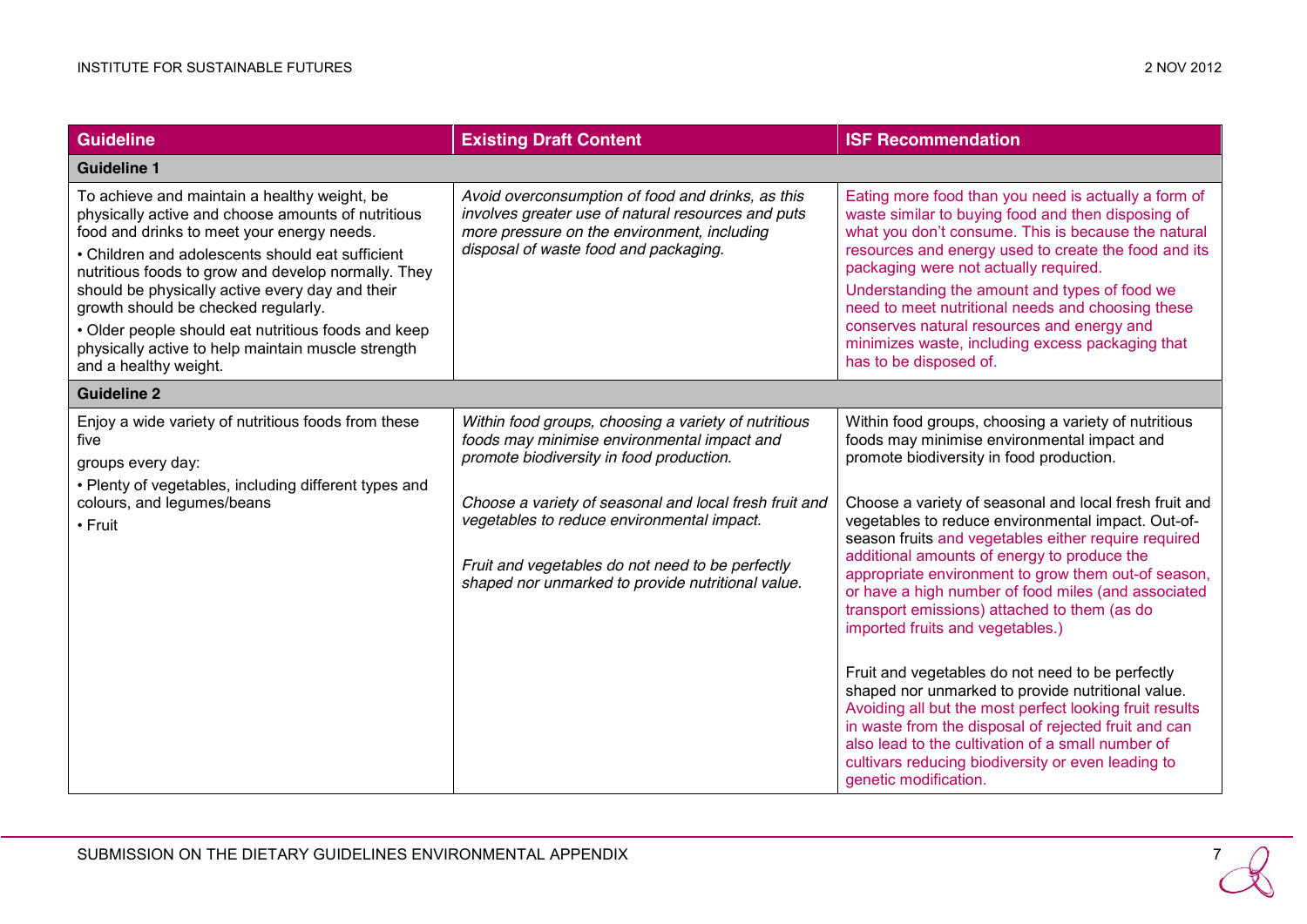#### INSTITUTE FOR SUSTAINABLE FUTURES 2 NOV 2012

| <b>Guideline</b>                                                                                                                                                                 | <b>Existing Draft Content</b>                                                                                                                                                                           | <b>ISF Recommendation</b>                                                                                                                                                                                                                                                                                                                                                                                                                                                                                                                                                                                                                                                                                                                                                                                                                                                                                                                                                           |
|----------------------------------------------------------------------------------------------------------------------------------------------------------------------------------|---------------------------------------------------------------------------------------------------------------------------------------------------------------------------------------------------------|-------------------------------------------------------------------------------------------------------------------------------------------------------------------------------------------------------------------------------------------------------------------------------------------------------------------------------------------------------------------------------------------------------------------------------------------------------------------------------------------------------------------------------------------------------------------------------------------------------------------------------------------------------------------------------------------------------------------------------------------------------------------------------------------------------------------------------------------------------------------------------------------------------------------------------------------------------------------------------------|
| • Grain( cereal) foods, mostly wholegrain and/or high<br>cereal fibre varieties, such as breads, cereals, rice,<br>pasta, noodles, polenta, couscous, oats, quinoa and<br>barley | Varying the types of grain foods you eat may reduce<br>their overall environmental impact.                                                                                                              | Choosing less-refined cereals and grains (such as<br>wholegrain cereals and breads, brown rice and<br>whole-wheat pasta) reduces the amount of energy<br>required in processing and has health benefits as<br>well.<br>As above, varying the types of grain foods you eat<br>(by including grains such as polenta, couscous, oats,<br>quinoa and barley) can also promote biodiversity in<br>food production.                                                                                                                                                                                                                                                                                                                                                                                                                                                                                                                                                                       |
| • Lean meat and poultry, fish, eggs, tofu, nuts and<br>seeds, and legumes/beans                                                                                                  | Choose protein sources that have a lower<br>environmental impact, such as pork, poultry, eggs,<br>tofu, tempeh, nuts and seeds, and legumes/beans.<br>Choose fish and other seafood from stable stocks. | Choosing protein sources that have a lower<br>environmental impact, such as pork, poultry, fish<br>from sustainable sources, eggs, tofu, tempeh, nuts<br>and seeds, and legumes/beans reduces greenhouse<br>gas emissions, particularly methane which is over 20<br>times more effective in trapping heat in the<br>atmosphere than carbon dioxide $(CO2)$ over a 100-<br>year period.<br>Choosing plant-based sources of protein over animal<br>sources also reduces the amount of water required.<br>Try beans and peas (kidney, pinto, black, or white<br>beans; split peas; chickpeas; hummus), soy products<br>(tofu, tempeh, veggie burgers), nuts and seeds.<br>(They are also naturally low in saturated fat and high<br>in fibre.)<br>Avoid oversized portions and keep serving sizes of<br>meat, red in particular, in line with the Australian<br>Dietary Guidelines, which will also reduce<br>unnecessary waste of resources and emissions<br>through overconsumption. |

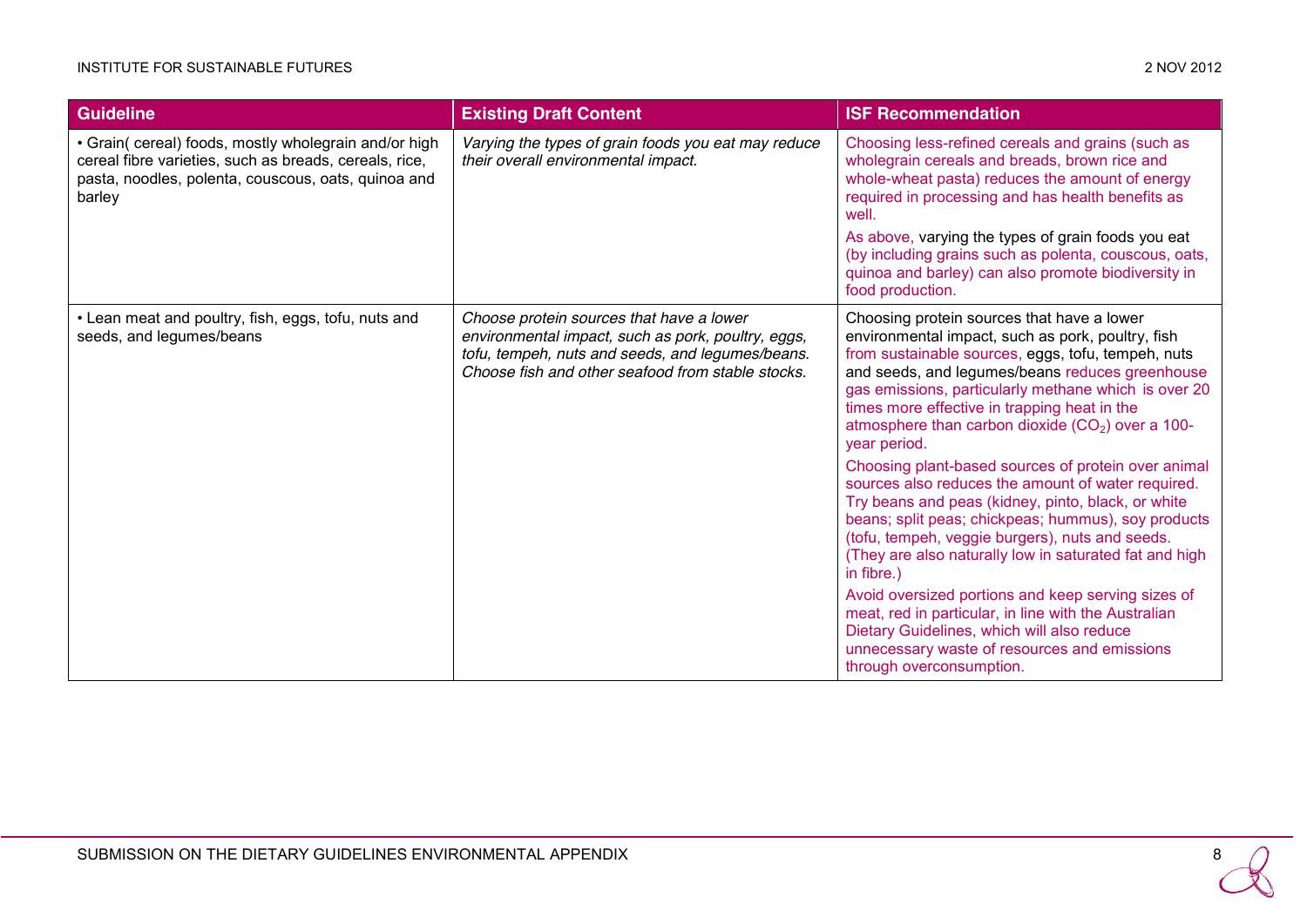| <b>Guideline</b>                                                                                                                                                                                                                                                                                                                                                                                                                                                                                                                                                                                                                                                                                                                                                                                                | <b>Existing Draft Content</b>                                                                                                                                                                                                                                                                    | <b>ISF Recommendation</b>                                                                                                                                                                                                                                                                                                                                                                                                                                                                                                                                                                                                                                                                                                          |
|-----------------------------------------------------------------------------------------------------------------------------------------------------------------------------------------------------------------------------------------------------------------------------------------------------------------------------------------------------------------------------------------------------------------------------------------------------------------------------------------------------------------------------------------------------------------------------------------------------------------------------------------------------------------------------------------------------------------------------------------------------------------------------------------------------------------|--------------------------------------------------------------------------------------------------------------------------------------------------------------------------------------------------------------------------------------------------------------------------------------------------|------------------------------------------------------------------------------------------------------------------------------------------------------------------------------------------------------------------------------------------------------------------------------------------------------------------------------------------------------------------------------------------------------------------------------------------------------------------------------------------------------------------------------------------------------------------------------------------------------------------------------------------------------------------------------------------------------------------------------------|
| • Milk, yoghurt, cheese and/or their alternatives,<br>mostly reduced fat (reduced fat milks are not suitable<br>for children under the age of 2 years).                                                                                                                                                                                                                                                                                                                                                                                                                                                                                                                                                                                                                                                         | Consuming quantities in line with the Australian<br>Dietary Guideline for this food group, and consuming<br>a mixture of milk, cheese and yoghurts, rather than<br>rely on any one food, will help minimise the<br>environmental burden associated with consumption<br>of foods from this group. | Consuming quantities in line with the Australian<br>Dietary Guideline for this food group will reduce<br>unnecessary consumption and associated<br>greenhouse emissions and water wastage.<br>Obtaining calcium from a mixture of milk, cheese and<br>yoghurts and plant-based sources, will help minimise<br>the environmental burden associated with<br>consumption of foods from this group.<br>Good plant-based sources of calcium include<br>soybeans and soynuts, broccoli, bok choy, collards<br>(cabbages), Chinese cabbage, kale, mustard greens,<br>turnips, okra, tahini, amaranth. These plant-based<br>sources also contain vitamins C and K, potassium<br>and magnesium, which are all important for bone<br>health. |
| And drink plenty of water                                                                                                                                                                                                                                                                                                                                                                                                                                                                                                                                                                                                                                                                                                                                                                                       | Drink tap water rather than bottled water to decrease<br>production and disposal of plastic bottles.                                                                                                                                                                                             | Drink tap water rather than bottled water to reduce<br>the production and disposal of plastic bottles.                                                                                                                                                                                                                                                                                                                                                                                                                                                                                                                                                                                                                             |
| <b>Guideline 3</b>                                                                                                                                                                                                                                                                                                                                                                                                                                                                                                                                                                                                                                                                                                                                                                                              |                                                                                                                                                                                                                                                                                                  |                                                                                                                                                                                                                                                                                                                                                                                                                                                                                                                                                                                                                                                                                                                                    |
| Limit intake of foods containing saturated fat, added<br>salt, added sugars and alcohol.<br>a. Limit intake of foods containing saturated fat such<br>as many biscuits, cakes, pastries, pies, processed<br>meats, commercial burgers, pizza, fried foods, potato<br>chips and crisps and other savoury snacks.<br>• Replace high fat foods which contain predominantly<br>saturated fats such as butter, cream, cooking<br>margarine, coconut and palm oil with foods which<br>contain predominantly polyunsaturated and<br>monounsaturated fats such as oils, spreads, nut<br>butters/pastes and avocado.<br>• Low fat diets are not suitable for children under the<br>age of 2 years.<br>b. Limit intake of foods and drinks containing added<br>salt.<br>• Read food labels to choose lower sodium options | Avoiding foods produced with high levels of added<br>sugar, salt or fats such as packaged snacks,<br>confectionery and many sugar-sweetened drinks can<br>benefit health and reduce the environmental impacts<br>associated with their production.                                               |                                                                                                                                                                                                                                                                                                                                                                                                                                                                                                                                                                                                                                                                                                                                    |

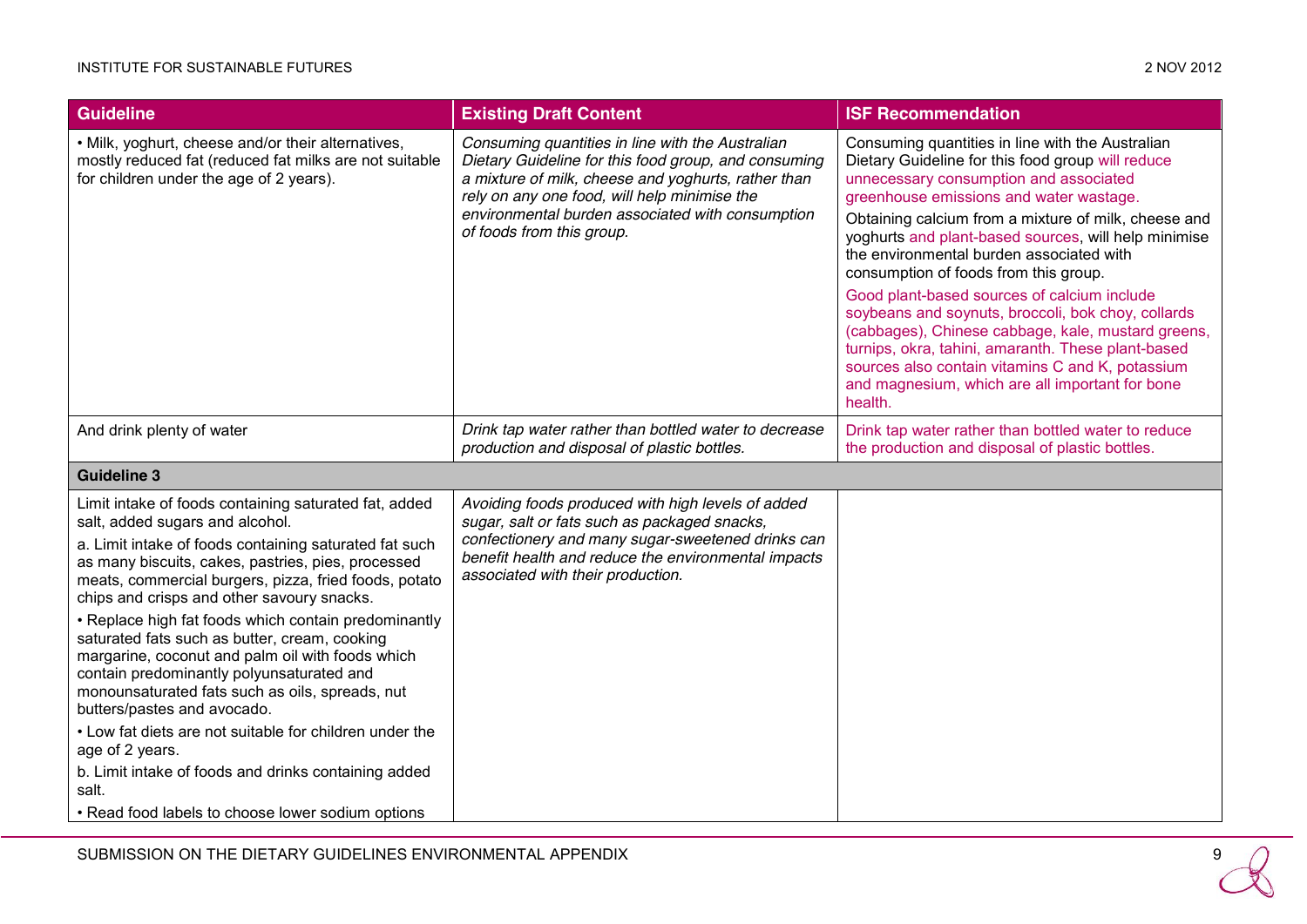| <b>Guideline</b>                                                                                                                                                                                                                                                                                                                                                         | <b>Existing Draft Content</b>                                         | <b>ISF Recommendation</b> |
|--------------------------------------------------------------------------------------------------------------------------------------------------------------------------------------------------------------------------------------------------------------------------------------------------------------------------------------------------------------------------|-----------------------------------------------------------------------|---------------------------|
| among similar foods.                                                                                                                                                                                                                                                                                                                                                     |                                                                       |                           |
| . Do not add salt to foods in cooking or at the table.                                                                                                                                                                                                                                                                                                                   |                                                                       |                           |
| c. Limit intake of foods and drinks containing added<br>sugars such as confectionary, sugar-sweetened soft<br>drinks and cordials, fruit drinks, vitamin waters,<br>energy and sports drinks.<br>d. If you choose to drink alcohol, limit intake. For<br>women who are pregnant, planning a pregnancy or<br>breastfeeding, not drinking alcohol is the safest<br>option. |                                                                       |                           |
| Guideline 4                                                                                                                                                                                                                                                                                                                                                              |                                                                       |                           |
| Encourage, support and promote breastfeeding                                                                                                                                                                                                                                                                                                                             | Breastfeeding does not put any demands on<br>environmental resources. |                           |
| Guideline 5                                                                                                                                                                                                                                                                                                                                                              |                                                                       |                           |
| Care for your food; prepare and store it safely                                                                                                                                                                                                                                                                                                                          | Appropriate storage of food helps avoid food and<br>packaging waste.  | [Insert]                  |

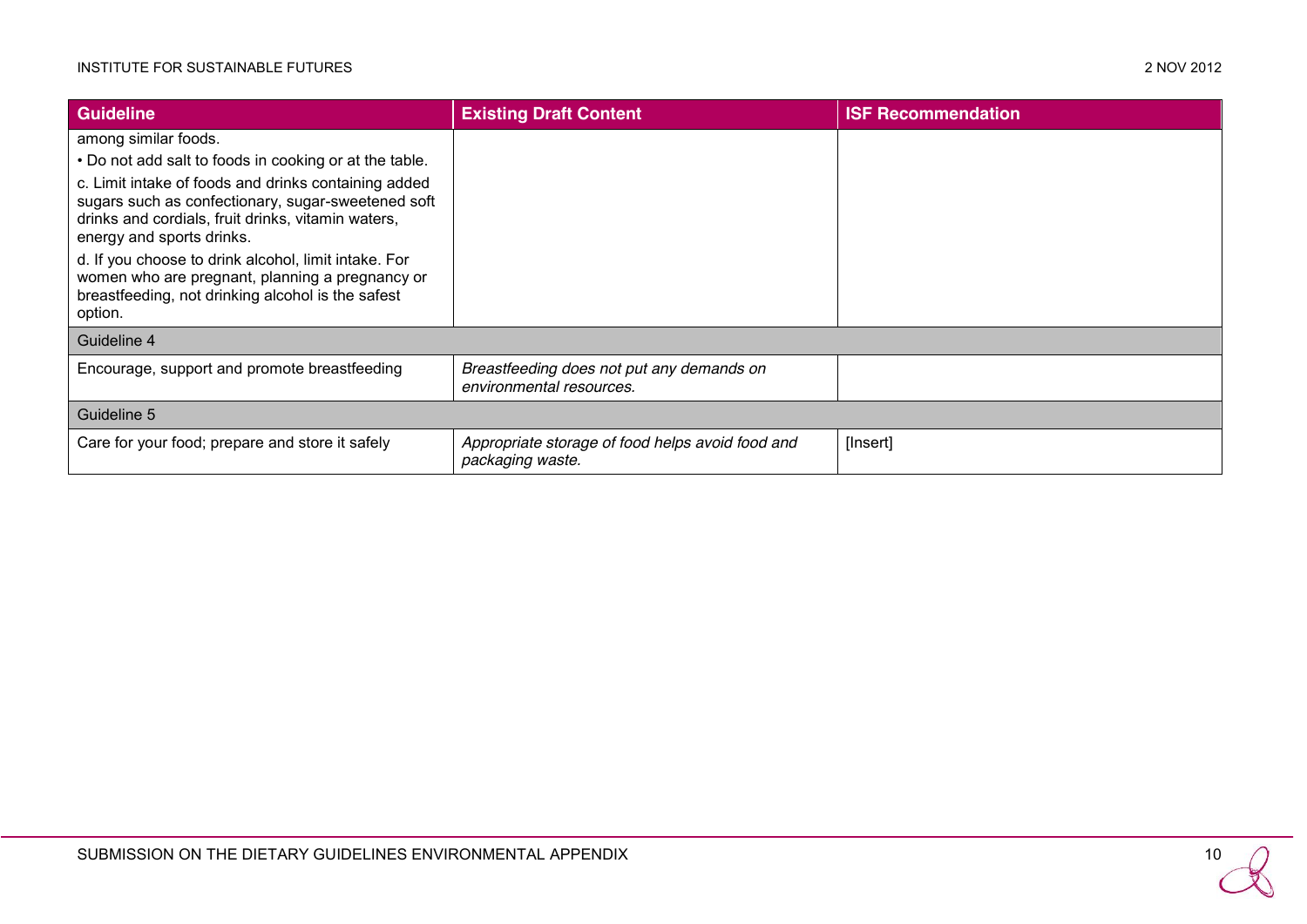# **G4 PRACTICAL TIPS**

| Tip                                                                                                            | <b>Description</b>                                                                                                                                                                                                                                                                                                                                                                                                                  | <b>Comment</b>                                                                                                                                                                |
|----------------------------------------------------------------------------------------------------------------|-------------------------------------------------------------------------------------------------------------------------------------------------------------------------------------------------------------------------------------------------------------------------------------------------------------------------------------------------------------------------------------------------------------------------------------|-------------------------------------------------------------------------------------------------------------------------------------------------------------------------------|
| 1 Buy and consume<br>foods and drinks that<br>are consistent with the<br>Australian Dietary<br>Guidelines      | Eating a diet that follows the<br>Australian Dietary Guidelines is<br>sensible from both a health and<br>environmental perspective.                                                                                                                                                                                                                                                                                                 |                                                                                                                                                                               |
| 2 Consider what you<br>buy: avoid overbuying<br>and overconsumption<br>of food and minimise<br>waste           | This minimises unnecessary use and<br>degradation of natural resources and<br>avoids disposal of excessive waste.                                                                                                                                                                                                                                                                                                                   | Buy only what you need, check use by<br>dates regularly. This minimises<br>unnecessary use and degradation of<br>natural resources and avoids disposal<br>of excessive waste. |
| 3 Minimise wastage                                                                                             | Buy only what you need, check use by<br>dates regularly.                                                                                                                                                                                                                                                                                                                                                                            |                                                                                                                                                                               |
| 4 Consider how you<br>buy, store, prepare and<br>dispose of food                                               | Minimise impact by reducing shopping<br>trips by car, only refrigerating those<br>foods which require refrigeration,<br>eating raw food when appropriate,<br>incorporating left-over food into<br>subsequent meals and introducing<br>home composting for disposal of food<br>waste.                                                                                                                                                |                                                                                                                                                                               |
| 5 Consider the<br>packaging of food                                                                            | Packaging can protect and preserve<br>food and help minimise food waste,<br>but excessive packaging can have a<br>detrimental environmental impact,<br>particularly when production involves<br>high input of resources and the<br>packaging is not disposed of<br>appropriately. Look for recycling<br>symbols on packaging labels and use<br>environmentally beneficial waste<br>disposal schemes, such as kerbside<br>recycling. |                                                                                                                                                                               |
| Recommended additions:                                                                                         |                                                                                                                                                                                                                                                                                                                                                                                                                                     |                                                                                                                                                                               |
| Choose the greatest<br>variety of food types to<br>meet your nutritional<br>needs                              |                                                                                                                                                                                                                                                                                                                                                                                                                                     | Choosing a variety of foods promotes<br>biodiversity in food products, and<br>lessens concentrations of particular<br>environmental problems.                                 |
| Choose less refined<br>and processed food -<br>buy products as close<br>as possible to their<br>natural state. |                                                                                                                                                                                                                                                                                                                                                                                                                                     | Refining and processing food requires<br>energy. Choosing foods in their natural<br>state lessens their embodied energy.                                                      |
| Swap out some animal<br>products for plant-<br>based foods                                                     |                                                                                                                                                                                                                                                                                                                                                                                                                                     | Animal products have a larger land<br>and water footprint and result in higher<br>greenhouse gas emissions than plant<br>foods.                                               |

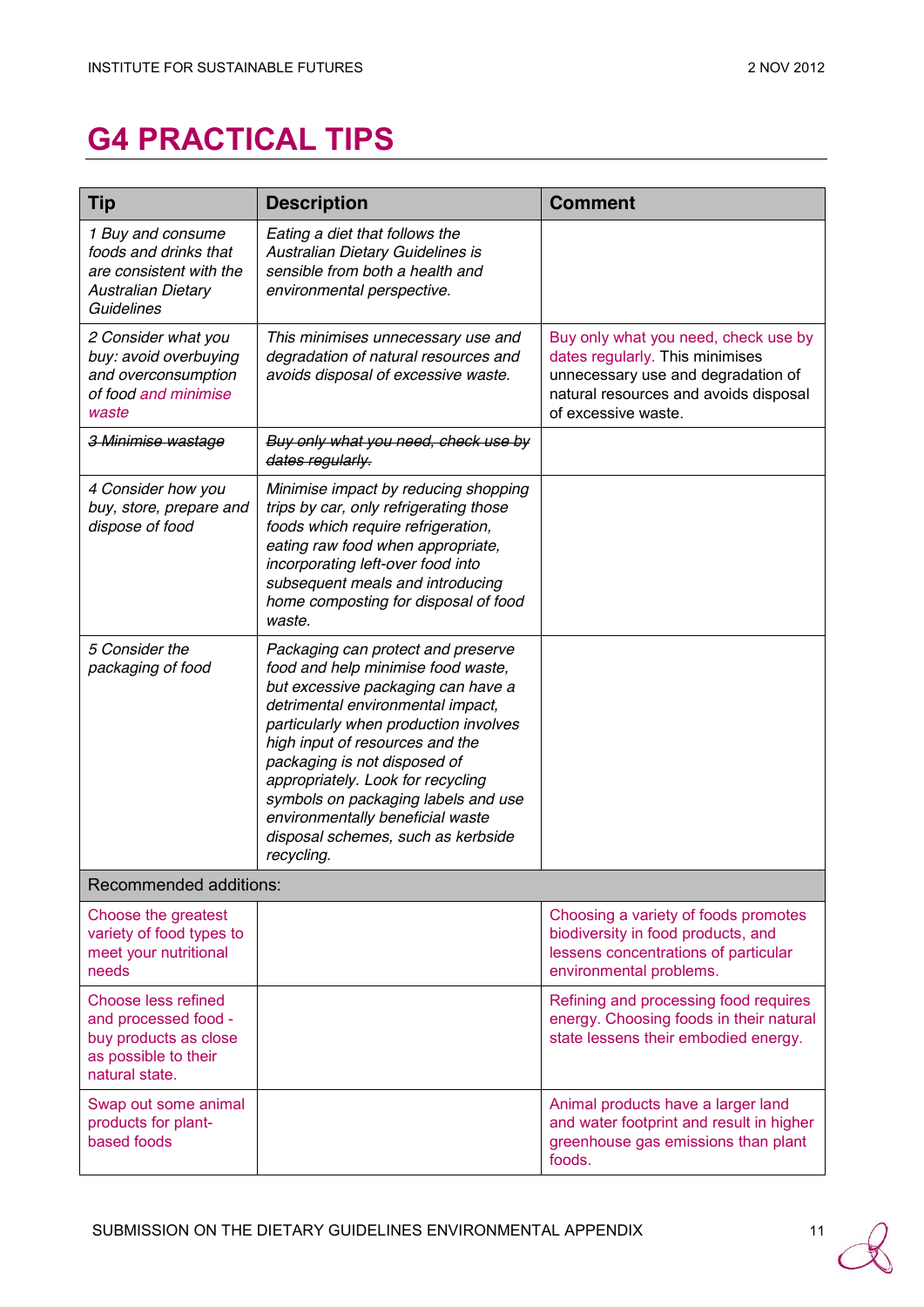| Eat fish that is<br>sustainable |  | A large range of seafood is currently<br>being over-fished, risking depletion of<br>fish stocks. Use the Australian Marine<br><b>Conservation Society's Sustainable</b><br>Seafood Guide (available at<br>www.sustainableseafood.org.au) or<br>look for the Marine Stewardship<br>Council certification, particularly on<br>tinned tuna and salmon. |
|---------------------------------|--|-----------------------------------------------------------------------------------------------------------------------------------------------------------------------------------------------------------------------------------------------------------------------------------------------------------------------------------------------------|
|---------------------------------|--|-----------------------------------------------------------------------------------------------------------------------------------------------------------------------------------------------------------------------------------------------------------------------------------------------------------------------------------------------------|

#### **CONCLUSION**

We believe that environmental implications of food choices should be integrated into dietary guidelines as stated by *Australia's Food and Nutrition 2012*. In the absence of this we recommend that the information provided in the Appendix should be strengthened and the undermining tone of the language should be changed to provide a more balanced view of the research.

While we acknowledge that the Dietary Guidelines are specifically targeted for nutritionists, and it could therefore be deemed appropriate for this information to be included in an Appendix, the *Australian Guide to Healthy Eating* is targeted at the general public. As this information on environmental implications is being included in the dietary guidelines in response to a desire from Australians, it is imperative that it is present and integrated into the main sections of the Guide.